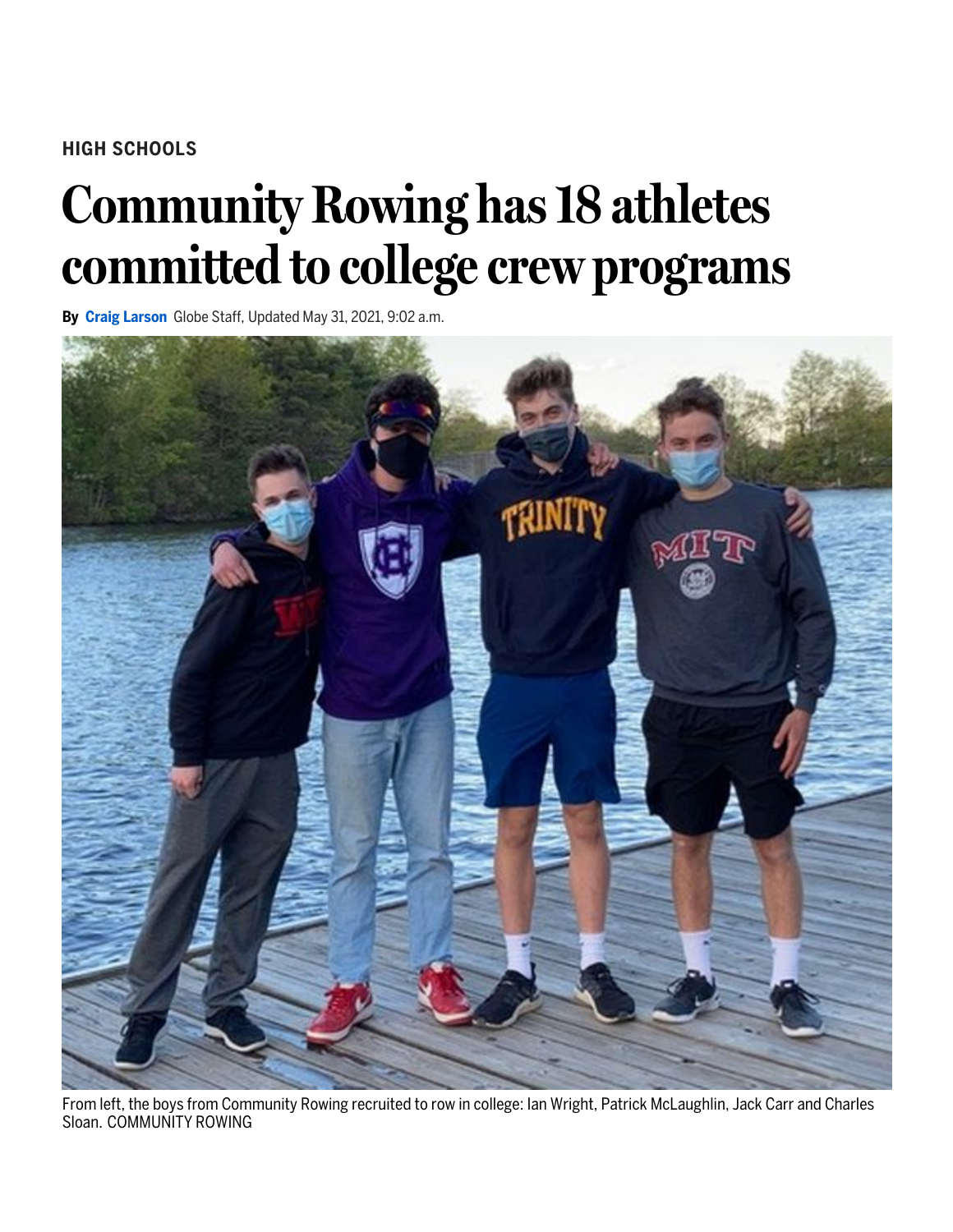Community Rowing, Inc. provides the opportunity for hundreds and hundreds of aspiring young rowers. CRI was the starting point for 18 current high school seniors who have been recruited to row collegiately at Division I and III programs across the country.

From the varsity girls' program, under the direction of coach Skye Elliot, the commitments are:

**Camille Arnold-Mages** (Waltham / Northeastern)

**Leah Bailey** (Watertown / Harvard)



**Talia Brodsky** (Newton North / Duke)

**Sonya Carson** (Lincoln Sudbury / Boston University)

**Clara Cheng** (Lexington / Columbia)

**Esme Dodge** (Belmont / Columbia)

**Delaney Donnelly** (Wellesley / Lehigh)

**Julia Eneyni** (Wellesley HS / Tufts)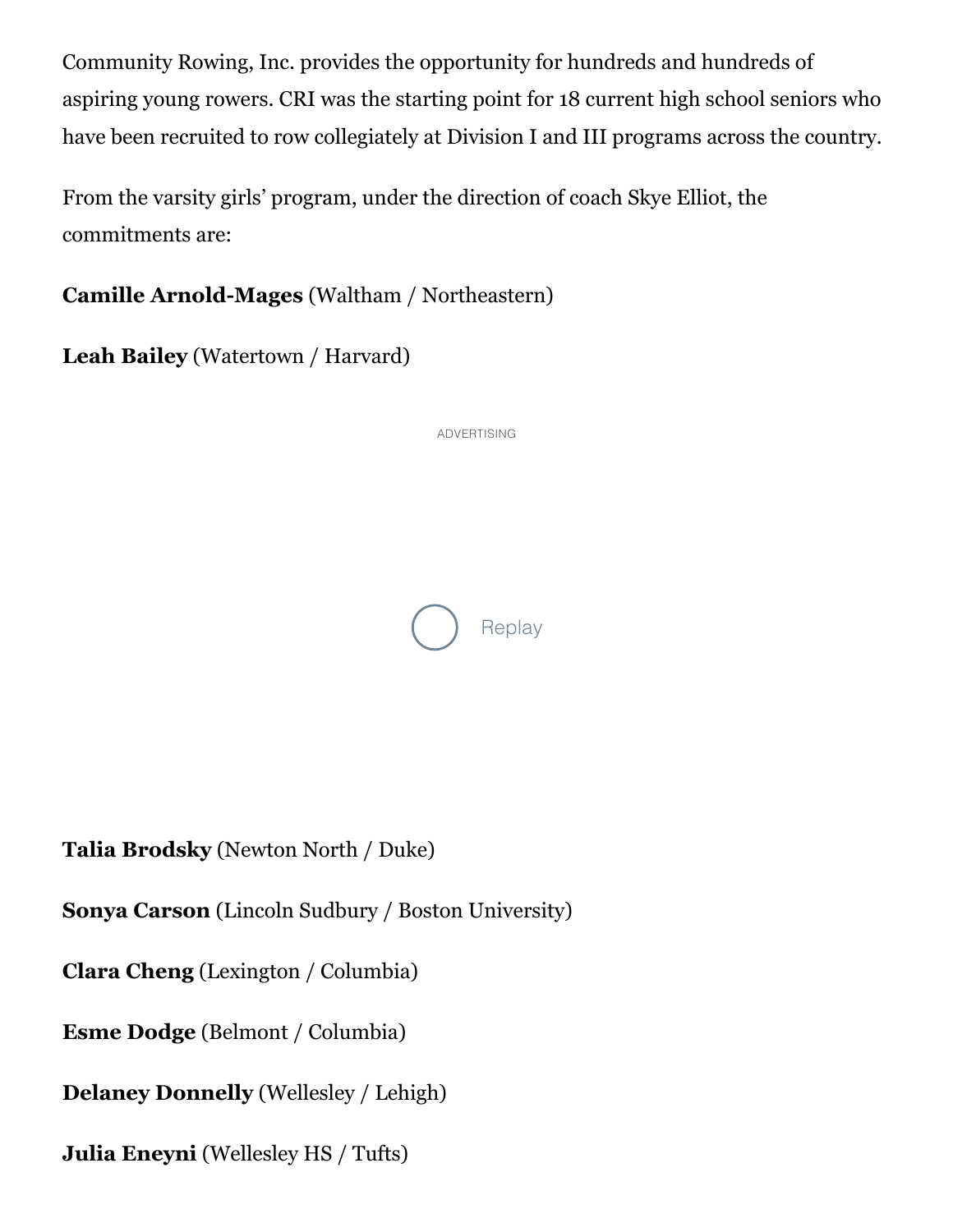**Neev Gamble** (Wellesley / Notre Dame)

**Margaux Gryska** (Wellesley / Syracuse University)

**Sarah Iannone** (Newton North / College of the Holy Cross)

**Jessica McGrady** (Needham / Brown)

**Paloma Sequeira** (Cambridge Rindge and Latin / Stanford University)

**Maja Tellander** (Wellesley / Dartmouth)



The girls from Community Rowing that are varsity recruited athletes; front row, from left: Sarah Iannone, Julia Eneyni, Leah Bailey and Camille Arnold-Mages; back row: Jessica McGrady, Sonya Carson, Margaux Gryska, Esme Dodge, Maja Tellander, Neev Gamble, Delaney Donnelly, Paloma Sequeira and Clara Cheng. COMMUNITY ROWING

The varsity boys' program, coached by Will Congram, has four recruited athletes: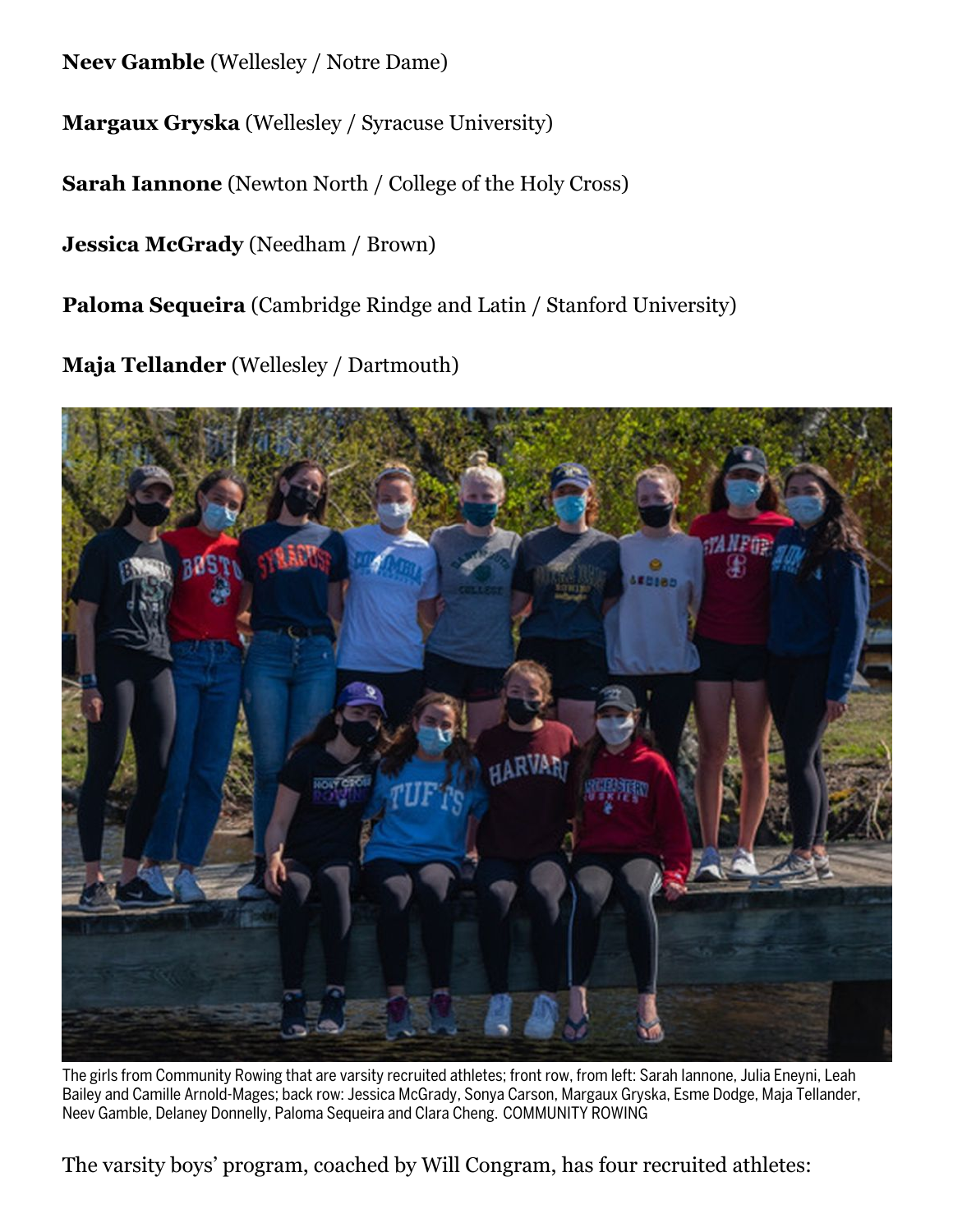**Jack Carr** (Wellesley / Trinity)

## **Patrick McLaughlin** (Belmont / Holy Cross)

**Charles Sloan** (Needham / Milton Academy / MIT)

**Ian Wright** (Belmont / WPI).

The CRI athletes have successfully competed in numerous races, including the USRowing youth nationals, the Royal Canadian Henley, the USRowing regionals, the Head of the Charles and the Head of the Fish.

#### **Hide comments**

## **2 Comments**



Craig Larson can be reached at [craig.larson@globe.com](mailto:craig.larson@globe.com).